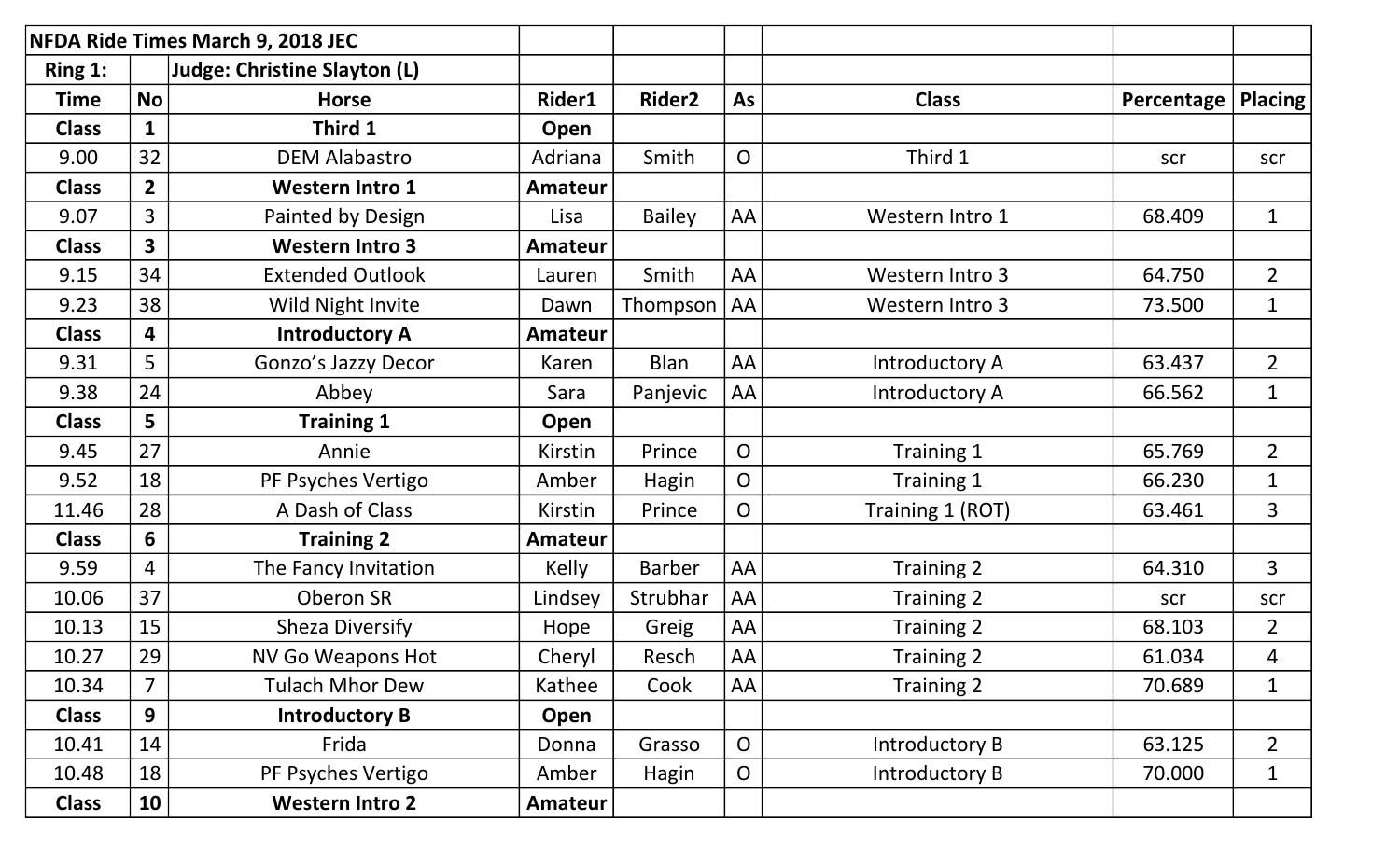| 10.55        | 3           | Painted by Design                   | Lisa           | <b>Bailey</b>   | AA             | Western Intro 2                     | 65.555 | $\mathbf{1}$   |
|--------------|-------------|-------------------------------------|----------------|-----------------|----------------|-------------------------------------|--------|----------------|
| <b>Class</b> | 11          | Fourth 3                            | <b>Amateur</b> |                 |                |                                     |        |                |
| 11.18        | $\mathbf 1$ | Sambuca                             | Karin          | Andra           | AA             | Fourth 3                            | 65.416 | $\mathbf{1}$   |
| <b>Class</b> | 12          | Third 3 Q                           | Amateur        |                 |                |                                     |        |                |
| 11.25        | 36          | <b>Brown Bunny GSF</b>              | JoAnn          | Stewart         | AA             | Third 3 Q                           | 59.375 | $\mathbf{1}$   |
| <b>Class</b> | 13          | Second 1                            | <b>Amateur</b> |                 |                |                                     |        |                |
| 11.32        | 22          | Hotse T. Blackstone                 | Lisa           | Kaatz           | AA             | Second 1                            | 60.000 | $\mathbf{1}$   |
| <b>Class</b> | 14          | <b>Training 2</b>                   | Open           |                 |                |                                     |        |                |
| 11.39        | 12          | <b>Black Diamond Soren</b>          | Ginger         | <b>DuPont</b>   | $\overline{O}$ | Training 2                          | 66.034 | $\mathbf{1}$   |
| <b>Class</b> | 16          | <b>Western Level 1 - 3</b>          | Open           |                 |                |                                     |        |                |
| 11.53        | 41          | Ms. Awesome Rodder                  | Hannah         | <b>Williams</b> | $\overline{O}$ | Western Level 1 - 3                 | 69.444 | $\mathbf{1}$   |
| <b>Class</b> | 17          | Freestyle - Western - Level 1 Q PDD | JR/YR          |                 |                |                                     |        |                |
| 12.05        | 30          | <b>WTTC Double Star</b>             | Elle           | Rozycki         | Jr             | Freestyle - Western - Level 1 Q PDD | 80.500 | $\mathbf{1}$   |
|              | 40          | Olenas Smokin Jet                   | Hannah         | <b>Walters</b>  | Jr             | Freestyle - Western - Level 1 Q PDD |        |                |
| <b>Class</b> | 18          | <b>Freestyle - Training</b>         | Amateur        |                 |                |                                     |        |                |
| 12.15        | 26          | <b>Brees</b>                        | Lorrie         | Preston         | AA             | Freestyle - Training                | 69.000 | $\mathbf{1}$   |
| <b>Class</b> | 19          | <b>Freestyle - Second</b>           | Amateur        |                 |                |                                     |        |                |
| 12.25        | 43          | Willow's Dream                      | Marge          | Savage          | AA             | Freestyle - Second                  | ns     | ns             |
| <b>Class</b> | 20          | Freestyle - Western - Basic Q       | <b>Amateur</b> |                 |                |                                     |        |                |
| 12.35        | 31          | Saglawis Nyte Of Fame               | Lynn           | Shinkle         | AA             | Freestyle - Western - Basic Q       | 71.250 | $\mathbf{1}$   |
| <b>Class</b> | 21          | Freestyle - Western - Level 1 Q     | JR/YR          |                 |                |                                     |        |                |
| 12.45        | 30          | <b>WTTC Double Star</b>             | Elle           | Rozycki         | Jr             | Freestyle - Western - Level 1 Q     | 68.529 | $\mathbf{1}$   |
| 12.55        | 40          | Olenas Smokin Jet                   | Hannah         | <b>Walters</b>  | Jr             | Freestyle - Western - Level 1Q      | 63.970 | $\overline{2}$ |
| <b>Class</b> | 22          | Freestyle - Western - Level 2 Q     | Open           |                 |                |                                     |        |                |
| 1.05         | 21          | Huntin for O'Henry                  | Wendy          | <b>Jeffries</b> | $\mathsf{O}$   | Freestyle - Western - Level 2 Q     | 74.750 | $\mathbf{1}$   |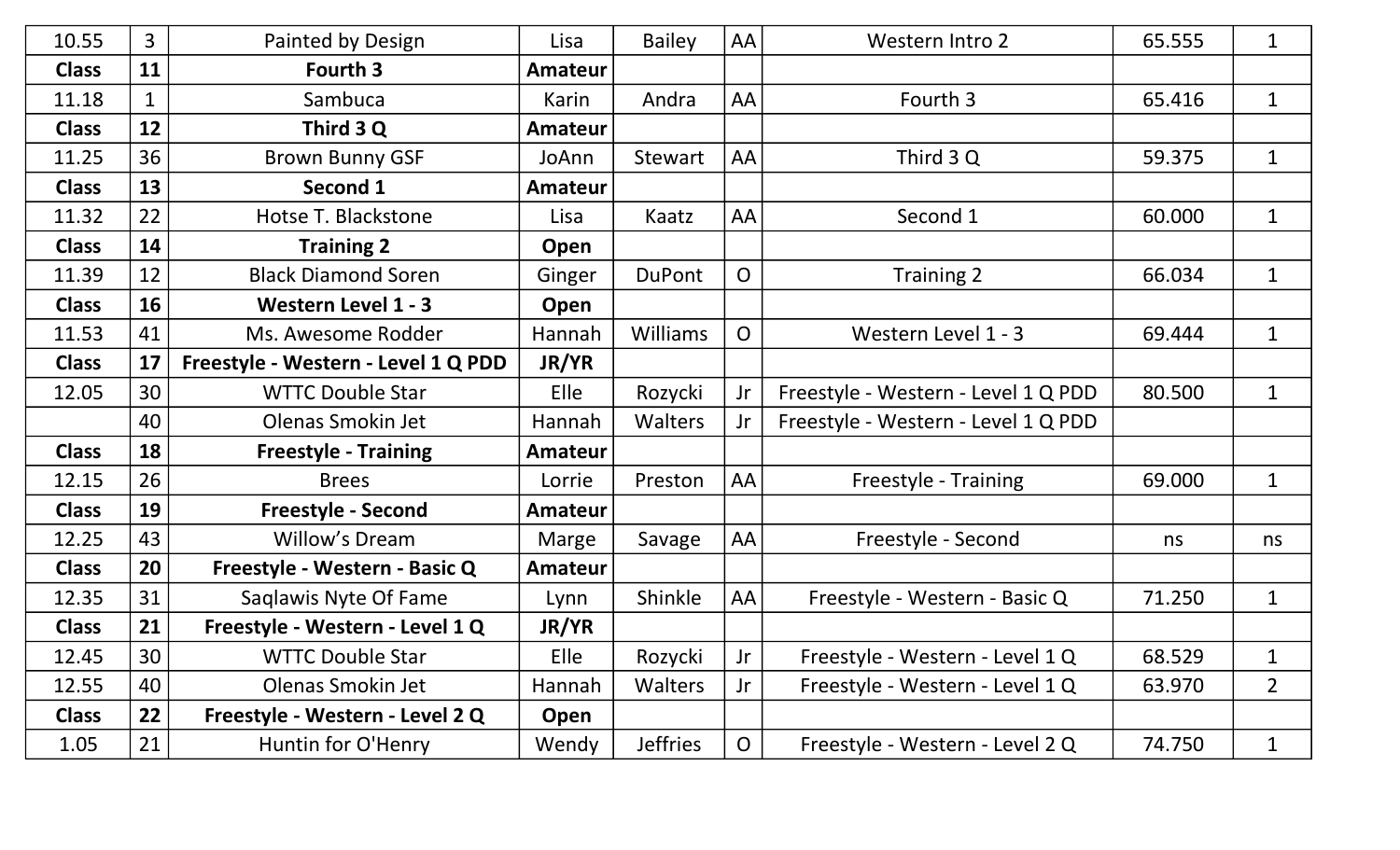| <b>Class</b> | 23          | <b>Training 3 Q</b>         | JR/YR          |               |                |                        |        |                |
|--------------|-------------|-----------------------------|----------------|---------------|----------------|------------------------|--------|----------------|
| 1.50         | 6           | <b>Tulach Mhor Dew</b>      | Gardner        | Cook          | Jr             | Training 3 Q           | 61.724 | $\overline{3}$ |
| 1.57         | 16          | <b>Matanzas</b>             | Emma           | Grimm         | Jr             | Training 3 Q           | 70.172 | $\mathbf{1}$   |
| 2.04         | 17          | Mr. Davidson                | Sarah          | Grimm         | Jr             | Training 3 Q           | 68.103 | $2^{\circ}$    |
| <b>Class</b> | 24          | <b>Western Level 1 - 2</b>  | Amateur        |               |                |                        |        |                |
| 2.11         | 31          | Saqlawis Nyte Of Fame       | Lynn           | Shinkle       | AA             | Western Level 1 - 2    | 66.607 | $\mathbf{1}$   |
| <b>Class</b> | 25          | First 1                     | <b>Amateur</b> |               |                |                        |        |                |
| 2.27         | 42          | Czechmate                   | Lou Ellen      | Hartley       | AA             | First 1                | 61.206 | $\mathbf{1}$   |
| <b>Class</b> | 26          | First 3 Q                   | Amateur        |               |                |                        |        |                |
| 2.34         | 9           | Sammy                       | Maria          | Croft         | AA             | First 3Q               | 58.472 | $\mathbf{1}$   |
| <b>Class</b> | 27          | <b>Training 3 Q</b>         | Open           |               |                |                        |        |                |
| 2.41         | 28          | A Dash of Class             | Kirstin        | Prince        | $\overline{O}$ | Training 3 Q           | 65.344 | $\mathbf{1}$   |
| 2.48         | 12          | <b>Black Diamond Soren</b>  | Ginger         | <b>DuPont</b> | $\overline{O}$ | Training 3             | 63.275 | $\overline{2}$ |
| 2.55         | 18          | PF Psyches Vertigo          | Amber          | Hagin         | $\overline{O}$ | Training 3 Q           | elim   | elim           |
| <b>Class</b> | 29          | <b>Western Basic 4 Q</b>    | <b>Amateur</b> |               |                |                        |        |                |
| 3.02         | 33          | Dont Count Me Out           | Lauren         | Smith         | AA             | Western Basic 4 Q      | 67.200 | $\overline{2}$ |
| 3.11         | 38          | Wild Night Invite           | Dawn           | Thompson      | <b>AA</b>      | Western Basic 4 Q      | 68.400 | $\mathbf{1}$   |
| <b>Class</b> | 30          | <b>Western Intro 4 Q</b>    | JR/YR          |               |                |                        |        |                |
| 3.34         | 11          | Peasy                       | Mason          | Davis         | Jr             | Western Intro 4 Q      | 65.714 | $\overline{2}$ |
| 3.43         | 10          | <b>Briga San</b>            | Aaliagh        | Cutting       | Jr             | Western Intro 4 Q      | 64.761 | $\overline{3}$ |
| 3.52         | 19          | <b>Dolly</b>                | <b>Mylee</b>   | Hinson        | Jr             | Western Intro 4 Q      | 69.285 | $\mathbf{1}$   |
| <b>Class</b> | 31          | <b>Introductory C</b>       | Amateur        |               |                |                        |        |                |
| 4.01         | $2^{\circ}$ | <b>Bend There Done That</b> | Cindy          | Ast           | <b>AA</b>      | Introductory C         | scr    | scr            |
| <b>Class</b> | 32          | <b>Introductory BQ</b>      | JR/YR          |               |                |                        |        |                |
| 10.20        | 23          | Lyla                        | Emilia         | Miller        | Jr             | Introductory B Q (ROT) | 66.875 | $\mathbf{1}$   |
| 4.08         | 25          | A Dash Of Class             | Helena         | Perosky       | Jr             | Introductory B Q       | 63.437 | $2^{\circ}$    |
|              |             |                             |                |               |                |                        |        |                |
|              |             |                             |                |               |                |                        |        |                |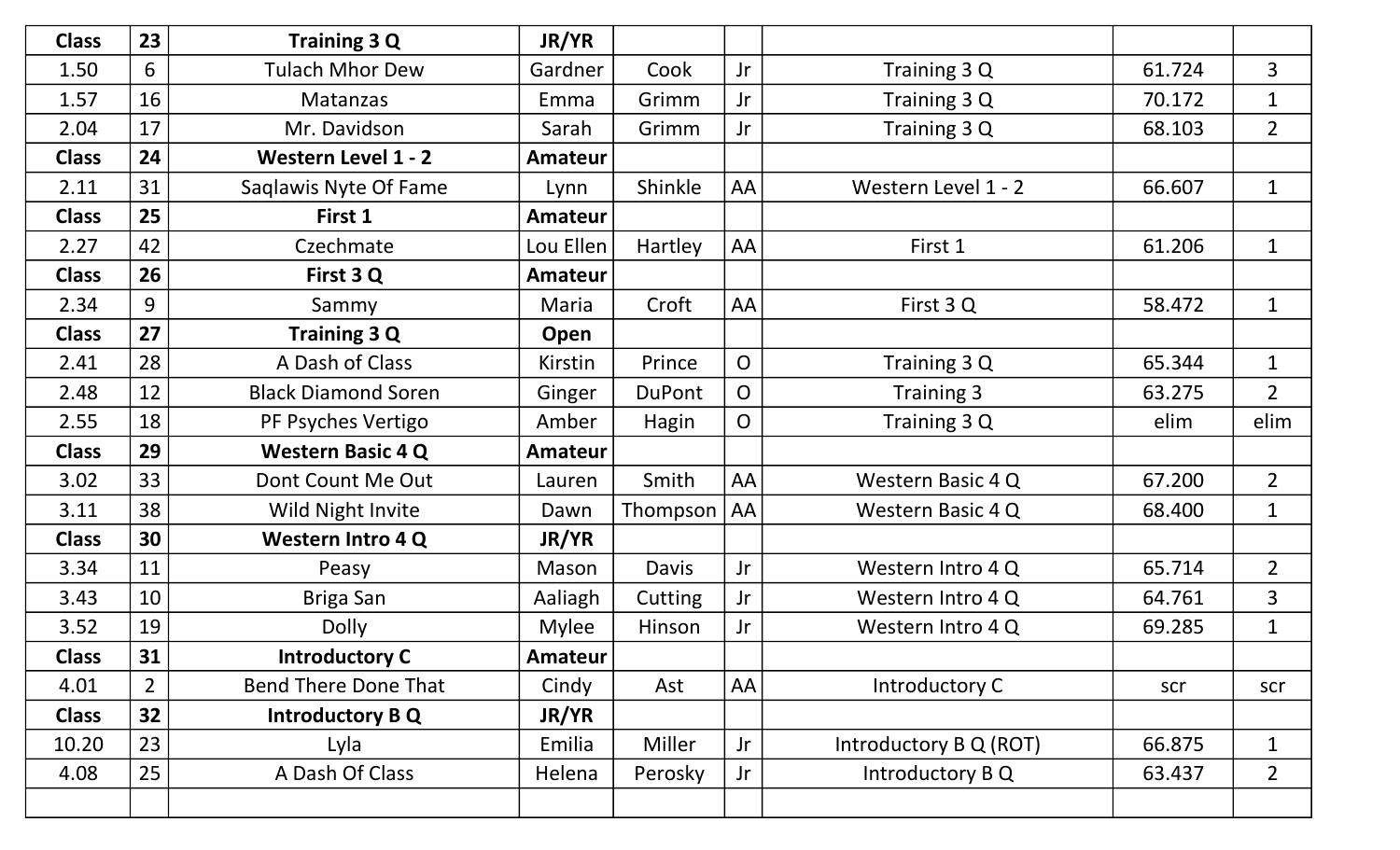| Ring 2:      |                | <b>Judge: Vickie Rollack (L)</b> |                |                    |                |                       |            |                |
|--------------|----------------|----------------------------------|----------------|--------------------|----------------|-----------------------|------------|----------------|
| <b>Time</b>  | <b>No</b>      | <b>Horse</b>                     | Rider1         | Rider <sub>2</sub> | As             | <b>Class</b>          | Percentage | <b>Placing</b> |
| <b>Class</b> | 33             | <b>Introductory A</b>            | Open           |                    |                |                       |            |                |
| 9.00         | 27             | Annie                            | Kirstin        | Prince             | $\overline{O}$ | Introductory A        | 66.250     | $\overline{2}$ |
| 9.07         | 18             | PF Psyches Vertigo               | Amber          | Hagin              | $\overline{O}$ | Introductory A        | 70.625     | $\mathbf{1}$   |
| <b>Class</b> | 34             | <b>Introductory A (ROT)</b>      | JR/YR          |                    |                |                       |            |                |
| 9.14         | 15             | <b>Sheza Diversify</b>           | Hope           | Greig              | AA             | Training 1            | 63.269     | $\mathbf{1}$   |
| 9.28         | 29             | <b>NV Go Weapons Hot</b>         | Cheryl         | Resch              | AA             | Training 1            | 59.038     | $\overline{2}$ |
| 9.35         | 26             | <b>Brees</b>                     | Lorrie         | Preston            | AA             | Training 1            | 55.961     | $\overline{3}$ |
| 9.42         | 35             | Sophia                           | <b>Diana</b>   | <b>Stevens</b>     | AA             | Training 1            | scr        | scr            |
| <b>Class</b> | 36             | Third 2                          | <b>Amateur</b> |                    |                |                       |            |                |
| 9.49         | 36             | <b>Brown Bunny GSF</b>           | JoAnn          | <b>Stewart</b>     | AA             | Third 2               | 61.578     | $\mathbf{1}$   |
| <b>Class</b> | 37             | <b>Western Intro 4</b>           | <b>Amateur</b> |                    |                |                       |            |                |
| 9.56         | $\overline{3}$ | Painted by Design                | Lisa           | <b>Bailey</b>      | AA             | Western Intro 4       | 64.285     | $\overline{2}$ |
| 10.05        | 34             | <b>Extended Outlook</b>          | Lauren         | Smith              | AA             | Western Intro 4 Q     | 61.904     | $\overline{3}$ |
| 10.14        | 38             | Wild Night Invite                | Dawn           | Thompson           | AA             | Western Intro 4       | 73.809     | $\mathbf{1}$   |
| <b>Class</b> | 38             | <b>Western Intro 3</b>           | JR/YR          |                    |                |                       |            |                |
| 10.23        | 10             | Briga San                        | Aaliagh        | Cutting            | <b>Jr</b>      | Western Intro 3       | 69.750     | $\overline{2}$ |
| 10.32        | 19             | <b>Dolly</b>                     | <b>Mylee</b>   | Hinson             | Jr             | Western Intro 3       | 77.250     | $\mathbf{1}$   |
| <b>Class</b> | 39             | <b>Western Intro 1</b>           | JR/YR          |                    |                |                       |            |                |
| 10.41        | 11             | Peasy                            | Mason          | <b>Davis</b>       | Jr             | Western Intro 1       | 65.000     | $\mathbf{1}$   |
| <b>Class</b> | 40             | Western Level 1 - 4 Q            | JR/YR          |                    |                |                       |            |                |
| 11.04        | 30             | <b>WTTC Double Star</b>          | Elle           | Rozycki            | Jr             | Western Level 1 - 4 Q | 60.000     | $\overline{2}$ |
| 11.13        | 40             | Olenas Smokin Jet                | Hannah         | Walters            | Jr             | Western Level 1 - 4 Q | 63.461     | $\mathbf{1}$   |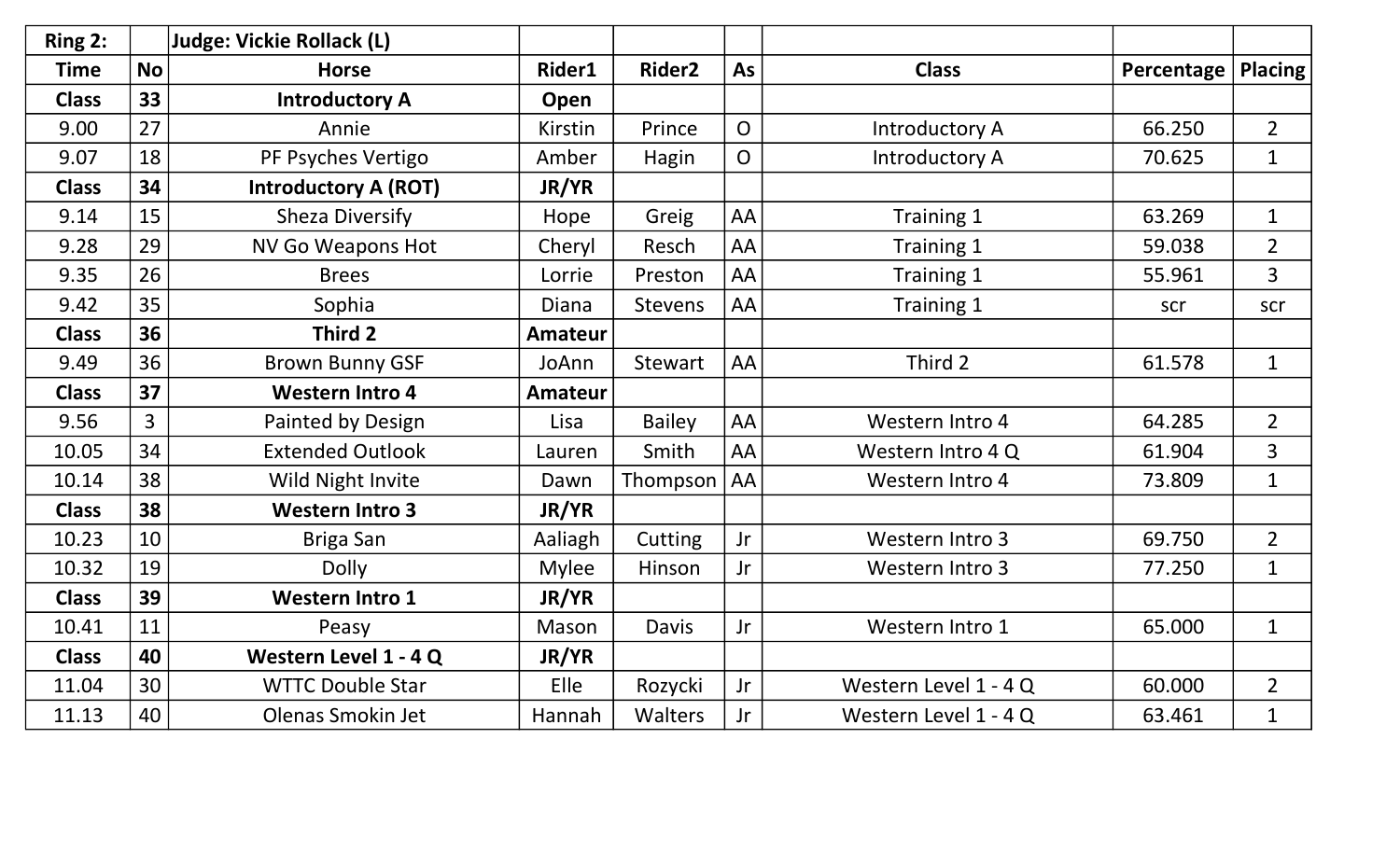| <b>Class</b> | 41             | <b>Introductory B Q</b>     | Amateur        |                |                |                        |        |                |
|--------------|----------------|-----------------------------|----------------|----------------|----------------|------------------------|--------|----------------|
| 11.22        | $\overline{2}$ | <b>Bend There Done That</b> | Cindy          | Ast            | AA             | Introductory B Q       | scr    | scr            |
| 11.29        | 5              | Gonzo's Jazzy Decor         | Karen          | <b>Blan</b>    | AA             | Introductory B         | 67.500 | $\overline{3}$ |
| 11.36        | 24             | Abbey                       | Sara           | Panjevic       | AA             | Introductory B Q       | 65.625 | $\overline{4}$ |
| 11.43        | 13             | Annie                       | Darlene        | Eakle          | AA             | Introductory B Q       | 64.375 | 5              |
| 11.50        | 15             | Sheza Diversify             | Hope           | Greig          | AA             | Introductory B Q       | 70.362 | $\overline{2}$ |
| 3.48         | 45             | <b>Black Diamond Soren</b>  | Carol          | Lynch          | AA             | Introductory B Q (ROT) | 72.812 | $\mathbf{1}$   |
| <b>Class</b> | 42             | First 2                     | <b>Amateur</b> |                |                |                        |        |                |
| 11.57        | 9              | Sammy                       | Maria          | Croft          | AA             | First 2                | 67.142 | $\mathbf{1}$   |
| <b>Class</b> | 43             | <b>Training 2</b>           | Open           |                |                |                        |        |                |
| 1.50         | 12             | <b>Black Diamond Soren</b>  | Ginger         | <b>DuPont</b>  | $\overline{O}$ | Training 2             | scr    | scr            |
| <b>Class</b> | 44             | <b>Western Basic 1</b>      | <b>Amateur</b> |                |                |                        |        |                |
| 1.57         | 33             | Dont Count Me Out           | Lauren         | Smith          | AA             | <b>Western Basic 1</b> | 67.291 | $\mathbf{1}$   |
| <b>Class</b> | 45             | <b>Training 3 Q</b>         | <b>Amateur</b> |                |                |                        |        |                |
| 2.06         | 26             | <b>Brees</b>                | Lorrie         | Preston        | AA             | Training 3 Q           | 63.275 | $\overline{3}$ |
|              |                |                             |                |                |                |                        |        |                |
| 2.13         | 35             | Sophia                      | <b>Diana</b>   | <b>Stevens</b> | AA             | Training 3 Q           | scr    | scr            |
| 2.20         | 39             | And A Nod                   | <b>Barbara</b> | Turner         | AA             | Training 3 Q           | scr    | scr            |
| 2.27         | $\overline{4}$ | The Fancy Invitation        | <b>Kelly</b>   | <b>Barber</b>  | AA             | Training 3 Q           | scr    | scr            |
| 2.34         | $\overline{7}$ | <b>Tulach Mhor Dew</b>      | Kathee         | Cook           | AA             | Training 3 Q           | 62.586 | $\overline{4}$ |
| 3.41         | 37             | Oberon SR                   | Lindsey        | Strubhar       | AA             | Training 3 Q           | scr    | scr            |
| 3.55         | 15             | Sheza Diversify             | Hope           | Greig          | AA             | Training 3 Q           | 64.137 | $\overline{2}$ |
| 4.02         | 42             | Czechmate                   | Lou Ellen      | Hartley        | AA             | Training 3 Q           | 68.448 | $\mathbf{1}$   |
| <b>Class</b> | 46             | First 1                     | <b>JR/YR</b>   |                |                |                        |        |                |
| 2.41         | 16             | Matanzas                    | Emma           | Grimm          | Jr             | First 1                | 69.827 | $\mathbf{1}$   |
| <b>Class</b> | 47             | <b>Training 1</b>           | JR/YR          |                |                |                        |        |                |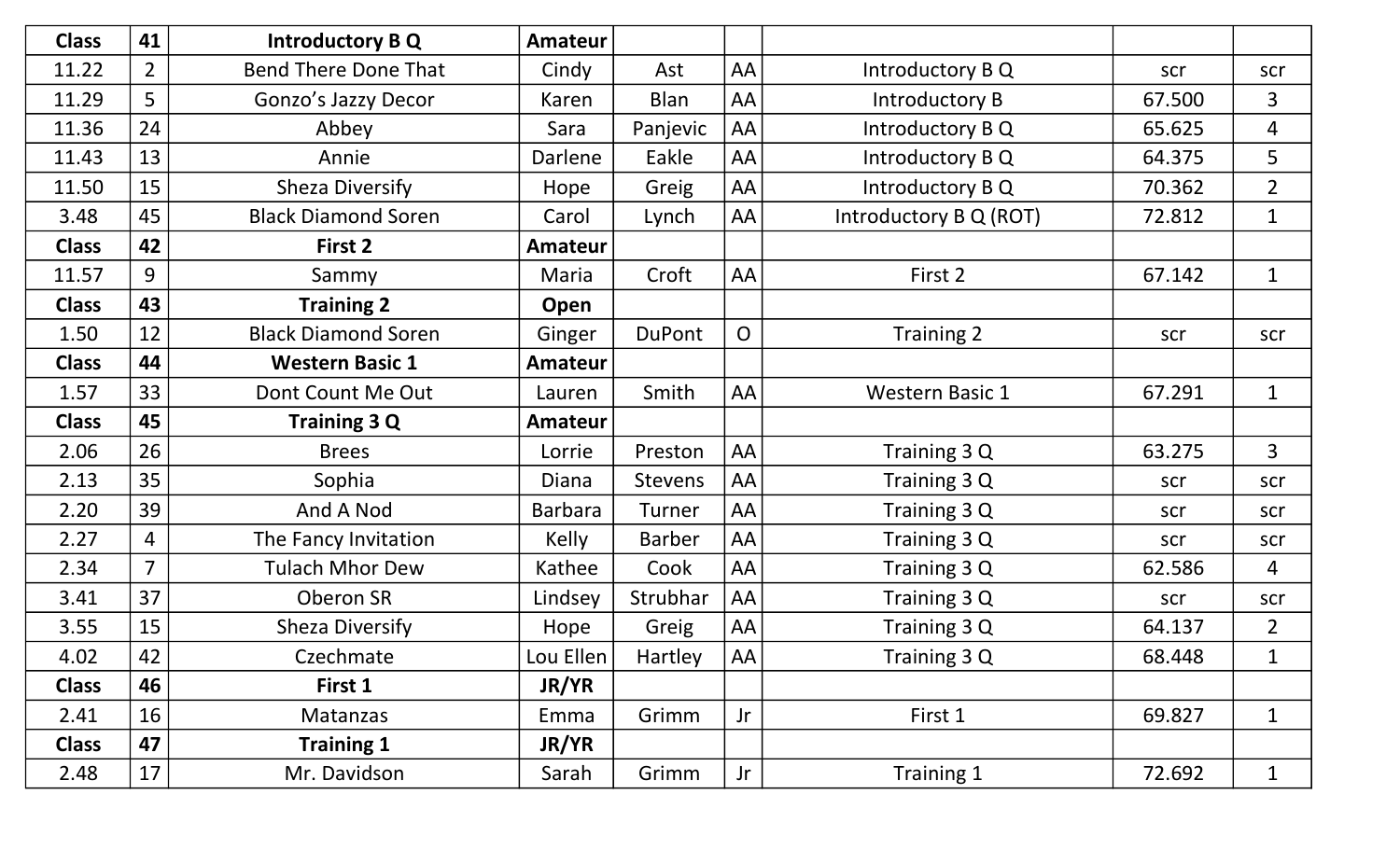| <b>Class</b> | 48 | Western Level 1 - 4 Q | Open   |                 |                |                       |        |   |
|--------------|----|-----------------------|--------|-----------------|----------------|-----------------------|--------|---|
| 2.55         | 41 | Ms. Awesome Rodder    | Hannah | <b>Williams</b> | O.             | Western Level 1 - 4 Q | 72.307 |   |
| <b>Class</b> | 49 | Western Level 3 - 1   | Open   |                 |                |                       |        |   |
| 3.04         | 21 | Huntin for O'Henry    | Wendy  | <b>Jeffries</b> |                | Western Level 3 - 1   | 68.888 |   |
| <b>Class</b> | 50 | <b>Introductory A</b> | JR/YR  |                 |                |                       |        |   |
| 9.21         | 23 | Lyla                  | Emilia | Miller          | Jr             | Introductory A (ROT)  | 69.062 | ┑ |
| 3.20         | 25 | A Dash Of Class       | Helena | Perosky         | Jr             | Introductory A        | 75.937 |   |
| <b>Class</b> | 51 | Training 3 Q          | Open   |                 |                |                       |        |   |
| 4.09         | 18 | PF Psyches Vertigo    | Amber  | Hagin           | $\overline{O}$ | Training 3 Q          | 69.827 |   |